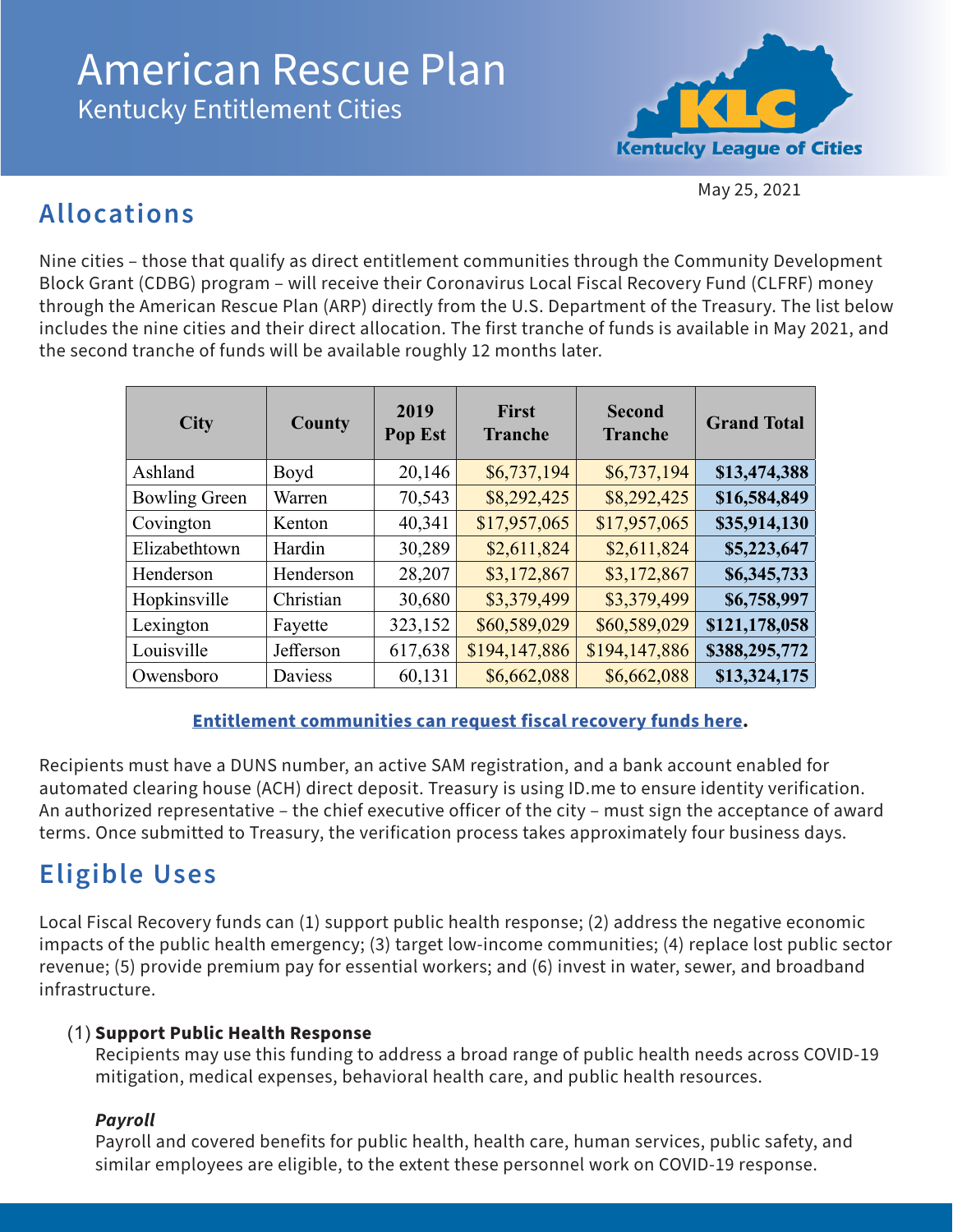Recipients can cover the full payroll and covered benefits costs for employees, operating units, or divisions primarily dedicated to the COVID-19 response. This standard is stricter than the Coronavirus Relief Fund (CRF) included in the Coronavirus Aid, Relief, and Economic Security (CARES) Act.

Recipients may use funds to cover the portion of payroll and benefits of employees corresponding to time spent on administrative work necessary due to the COVID-19 public health emergency and its negative economic impacts. This includes, but is not limited to, costs related to disbursing payments from the Local Fiscal Recovery Fund and managing new grant programs established through LFRF.

#### *Medical and Behavioral Health*

Medical expenditures can include, but are not limited to, the following services, programs, or purchases:

- Vaccination programs, including those that provide reasonable incentives
- Contact tracing
- • Isolation or quarantine
- Personal protective equipment (PPE) purchases
- • Enforcement of public health orders
- • Public communication efforts
- Capital investments in public facilities to meet pandemic operational needs
- • Ventilation improvements

Funds can cover behavioral health care needs exacerbated by the pandemic such as mental health treatment, substance abuse treatment, and programs to promote access to health and social services.

#### (2) **Address the Negative Economic Impacts of the Public Health Emergency**

Cities can provide:

- Aid to unemployed workers and job training
- Assistance to households facing food, housing, or other financial insecurity
- Funding to small businesses through loans, grants, in-kind assistance, or counseling programs
- Aid to tourism, travel, hospitality, and similarly impacted sectors
- Rehire public sector staff to pre-pandemic levels or build internal capacity to implement economic relief programs.

Household assistance includes but is not limited to food assistance; rent, mortgage, or utility assistance; counseling and legal aid; cash assistance; emergency assistance for burials, home repairs, weatherization, or other needs; internet access or digital literacy assistance; and job training. Direct cash transfers to households are allowed, but they must be proportional to the negative economic impact on the household.

Assistance to small businesses and nonprofits includes but is not limited to loans or grants to mitigate financial hardship; loans, grants, or in-kind assistance to implement COVID-19 prevention or mitigation tactics; and technical assistance, counseling, or other services to assist with business planning needs. Cities generally cannot use funds for overall economic or workforce development unless the efforts address a negative economic impact from the public health emergency.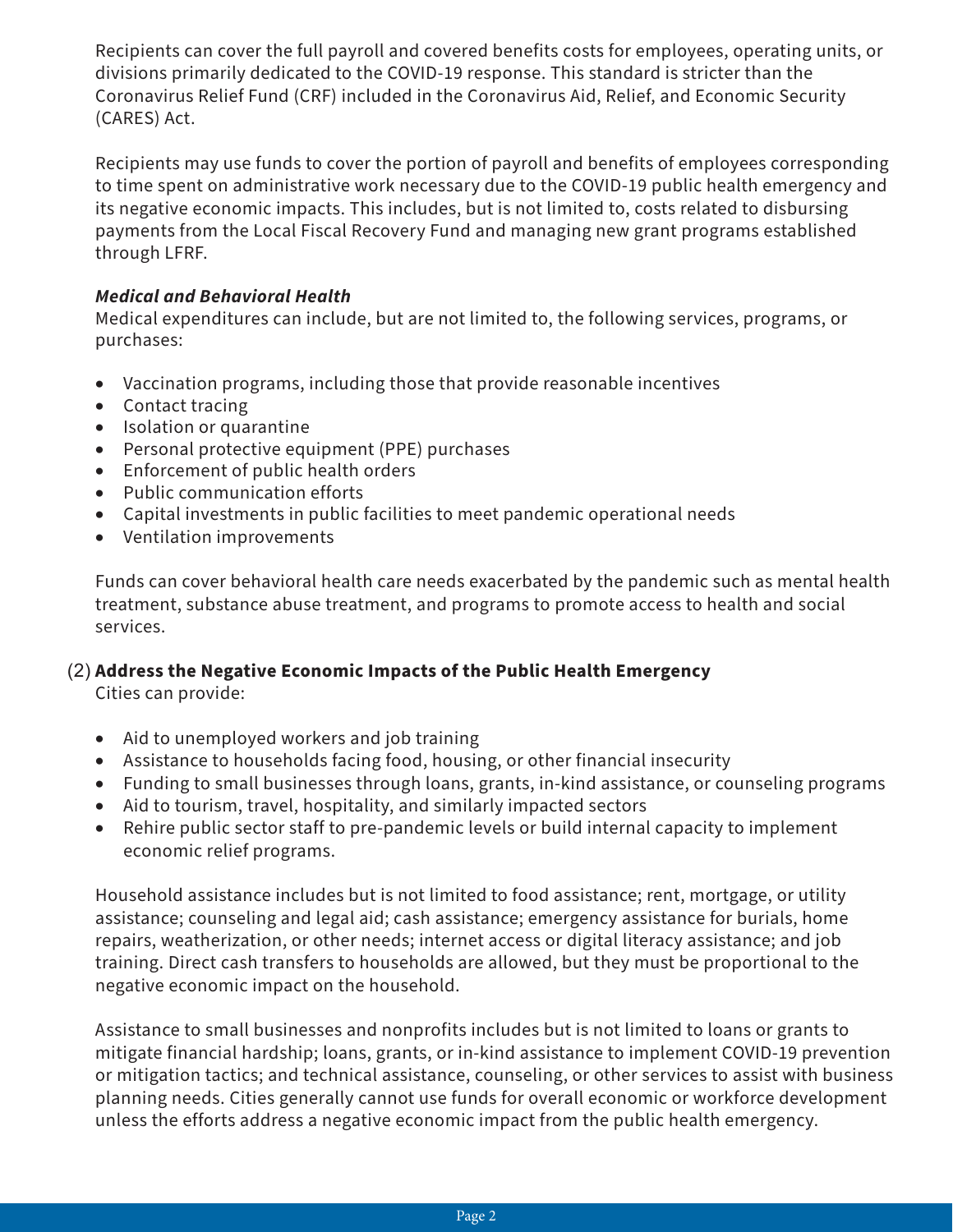#### (3) **Target Low-Income Communities**

Recipients can fund the following within a Qualified Census Tract (a low-income area designated by the U.S. Department of Housing and Urban Development) or to other populations, households, or geographic areas disproportionately impacted by the pandemic:

- Community health workers, public benefits navigators, remediation of lead hazards, and community violence intervention programs
- Services to address individuals experiencing homelessness, affordable housing development, housing vouchers, and residential counseling or housing navigation assistance
- New or expanded early learning services; resources to high-poverty school districts; tutoring or afterschool programs; and services to address social, emotional, and mental health needs
- New or expanded childcare, home visiting programs for families with young children, and enhanced services for child welfare-involved families and foster youth

#### (4) **Replace Lost Public Sector Revenue**

Recipients may use Local Fiscal Recovery funds to replace lost revenue by comparing their actual revenue to an alternative representing what could have been expected to occur in the absence of the pandemic. Analysis of this expected trend begins with the last full fiscal year prior to the public health emergency (FY 2019) and projects forward at either: (a) the recipient's average annual revenue growth over the three full fiscal years prior to the public health emergency (FYs 2017, 2018, and 2019) or (b) 4.1%, which represents the national average growth of state and local revenue from 2015-2018. Treasury's Interim Final Rule allows recipients to presume that any decrease in actual revenue relative to the expected trend is due to the COVID-19 public health emergency.

Cities should calculate their total general revenue across the entire entity instead of just looking at certain tax streams. For the purposes of the LFRF, "general revenue" includes revenue from taxes, current charges, and miscellaneous general revenue. This would include gross revenue from facilities operated by a government (e.g., swimming pools, recreation centers, convention centers, golf courses, etc.); auxiliary facilities in public recreation areas (e.g., concession stands, gift shops, etc.); lease or use fees from stadiums, auditoriums, and convention centers; and rentals from concessions at such facilities. General revenue also includes intergovernmental revenue from the state or other local governmental entities; however, it excludes federal transfers, such as money received under the CARES Act. The rule also excludes revenues from utilities debt issuance, or the sale of investments.

Cities should use the following formula to calculate the reduction in revenue:

{Base Year Revenue \* (1 + Growth Adjustment) $^{\mathsf{(n_{t'}\!\!+\!\!2)}}$ } – Actual General Revenue<sub>t</sub>

Where:

Base Year Revenue is general revenue collected in the most recent full fiscal year prior to the COVID-19 public health emergency (FY 2019).

Growth Adjustment is equal to the greater of 4.1% (0.041) or the recipient's average annual revenue growth over the three full fiscal years prior to the COVID-19 public health emergency.

n equals the number of months elapsed from the end of the base year to the calculation date.

Actual general revenue is the recipient's actual general revenue collected during the 12-month period ending on each calculation date.

t denotes the calculation date.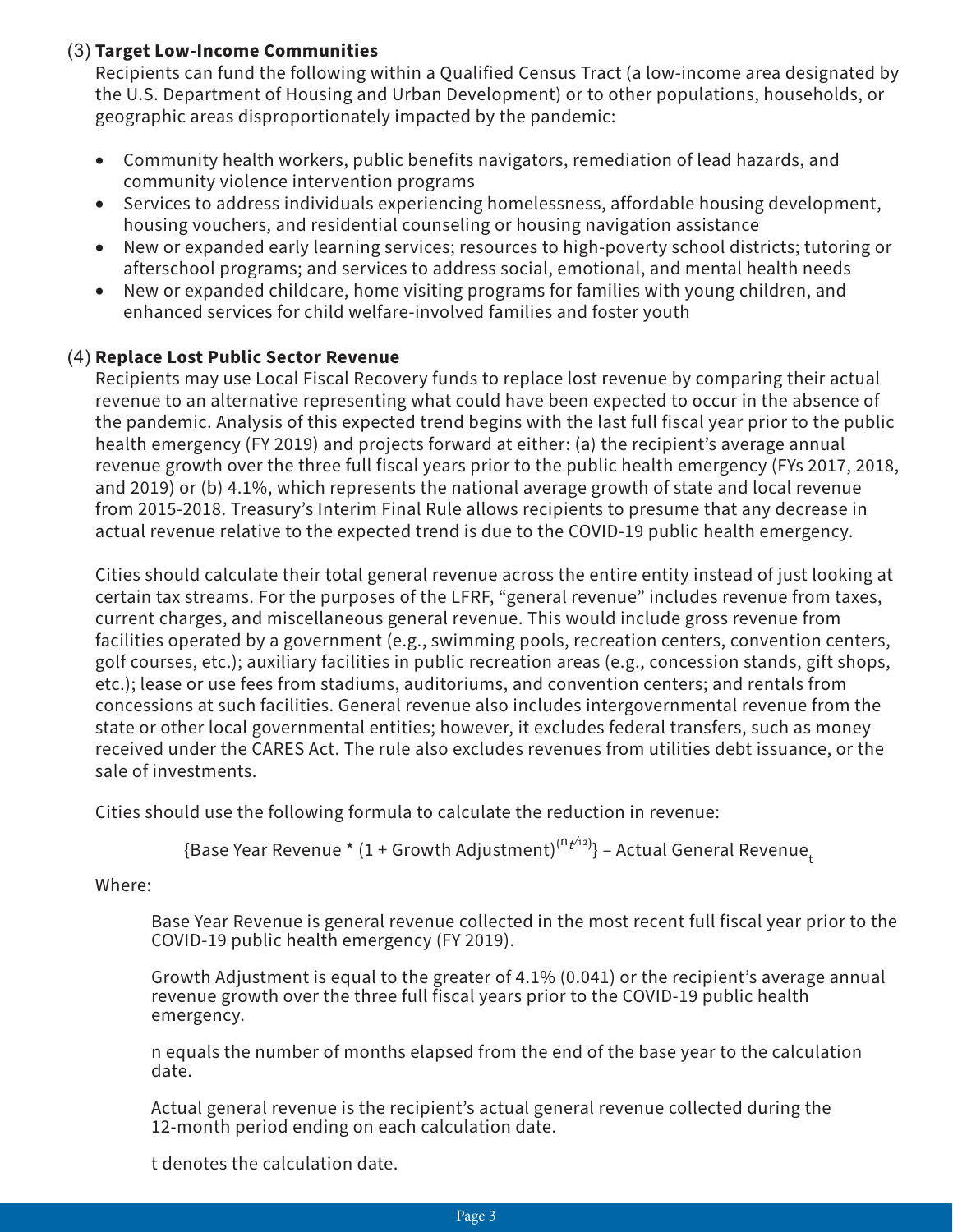Upon receiving Local Fiscal Recovery Fund money, a city can immediately calculate the reduction in revenue that occurred in FY 2020 and deploy funds to address any shortfall. Once a shortfall is identified, recipients will have broad latitude to use this funding to support government services, up to the amount of lost revenue. Government services can include, but are not limited to, maintenance of infrastructure spending including roads; modernization of cybersecurity, including hardware, software, and protection of critical infrastructure; health services; environmental remediation; school or educational services; and the provision of police, fire, and other public safety services.

#### (5) **Provide Premium Pay for Essential Workers**

Cities may use LFRF money to provide premium pay directly to essential workers who must be physically present at their jobs or through grants to private employers for their essential workers. These include:

- • Public health and safety staff
- • Janitors and sanitation workers
- Nursing home, hospital, and home-care staff
- Farm, food production facility, grocery store, and restaurant workers
- • Truck drivers, transit staff, and warehouse workers
- Childcare workers, educators, and school personnel
- Social service and human services staff

The American Rescue Plan defines premium pay to mean an amount up to \$13 per hour in addition to wages or remuneration the worker otherwise receives, not to exceed \$25,000 per eligible worker. Treasury states that recipients should prioritize premium pay for lower income workers, and cities must justify the need if the employee's total pay would exceed 150% of the greater of the state or county average annual wage. Employers are permitted and encouraged to offer premium pay retrospectively. Staff working for third-party contractors in eligible sectors are also eligible for premium pay with additional reporting requirements. Employees who teleworked from a residence would not qualify for premium pay for the time they teleworked.

#### (6) **Invest in Water, Sewer, and Broadband Infrastructure**

Recipients may use LFRF money to invest in various infrastructure projects related to water, sewer, and broadband. Water projects generally align with those eligible for the Drinking Water State Revolving Fund (DWSRF). These projects include treatment, transmission, and distribution (including lead service line replacement); source rehabilitation and decontamination; storage; consolidation; and new systems development.

Wastewater projects generally align with the Clean Water State Revolving Fund (CWSRF). These projects include construction of publicly owned treatment works; nonpoint source pollution management; national estuary program projects; decentralized wastewater treatment systems; stormwater systems; water conservation, efficiency, and reuse measures; watershed pilot projects; energy efficiency measures for publicly owned treatment works; water reuse projects; security measures at publicly owned treatment works; and technical assistance to ensure compliance with the Clean Water Act.

Cities can also invest in broadband infrastructure in unserved or underserved areas. These areas must lack a wireline connection that reliably delivers minimum speeds of 25 Mbps download and 3 Mbps upload. Treasury also encourages recipients to prioritize projects that achieve last-mile connections to households and businesses. These projects should deliver reliable 100 Mbps download and 100 Mbps upload speeds, unless impractical due to topography, geography, or financial cost. Recipients should pursue fiber optic investments if possible.